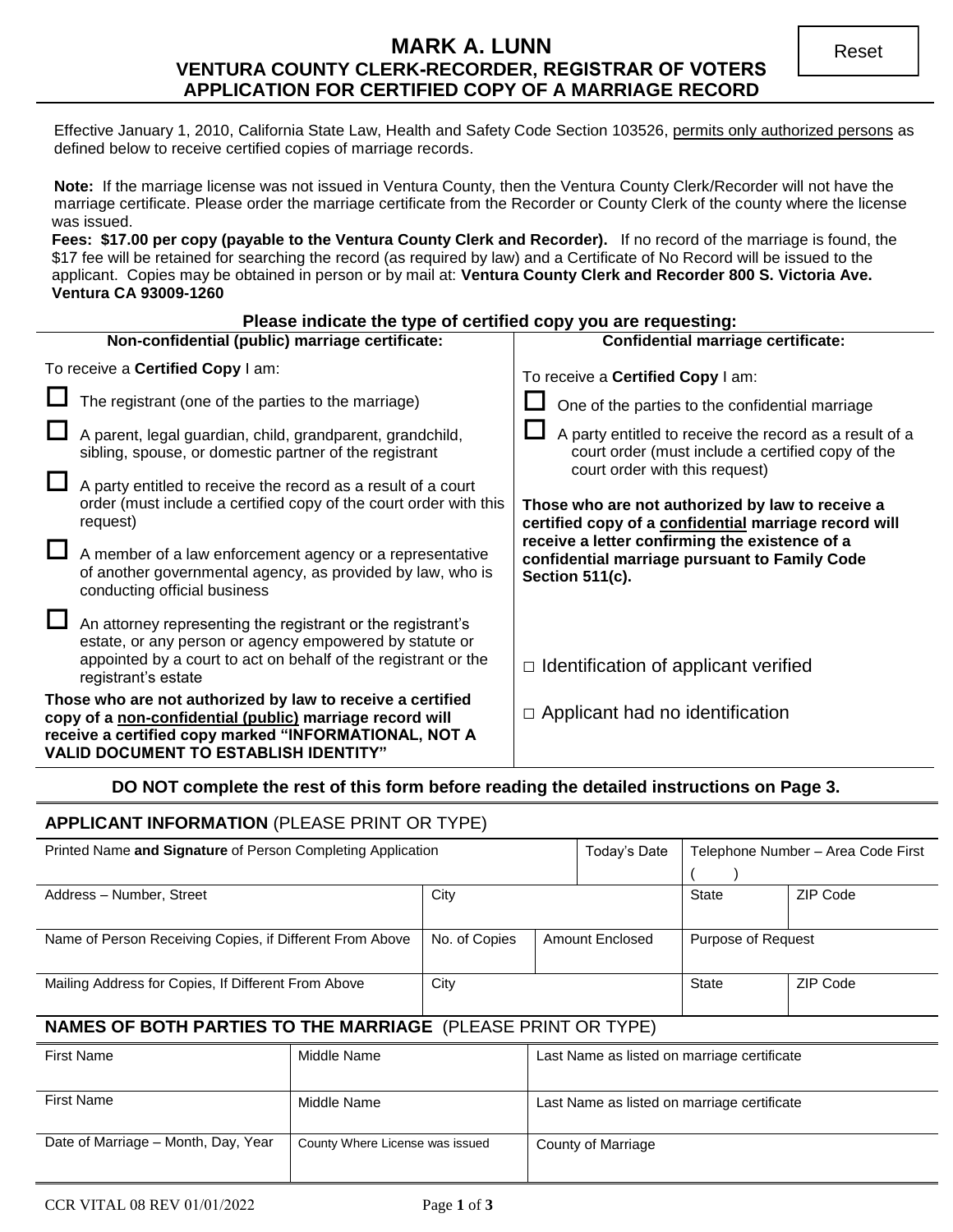Ventura County Clerk and Recorder

### **SWORN STATEMENT**

 **(\*Required for certified copy of record. This Sworn Statement is not required when requesting an Informational certified copy which is not valid to establish identity)** 

**\*Any member of a law enforcement agency or a representative of a state or local government agency, as provided by law, who orders a copy of a record to which subdivision (a) applies in conducting official business must complete the Sworn Statement, however, they may not be required to have their signature on the Sworn Statement acknowledged by a Notary Public.**

> I, \_\_\_\_\_\_\_\_\_\_\_\_\_\_\_\_\_\_\_\_\_\_\_\_\_\_\_\_\_\_\_\_\_, declare under penalty of perjury under the laws of the State of California, (Printed Name)

that I am an authorized person, as defined in California Health and Safety Code Section 103526 (c), and am eligible to receive a

certified copy of the marriage certificate of the following individual(s):

| Name of Both Parties Listed on the Marriage Certificate                                                                                                                | Your Relationship to the Parties Listed on<br>the Marriage Certificate |
|------------------------------------------------------------------------------------------------------------------------------------------------------------------------|------------------------------------------------------------------------|
|                                                                                                                                                                        |                                                                        |
|                                                                                                                                                                        |                                                                        |
|                                                                                                                                                                        |                                                                        |
| $\overline{a}$ . The set of the set of the set of $\overline{a}$ , $\overline{a}$ , $\overline{a}$ , $\overline{a}$ , $\overline{a}$ , $\overline{a}$ , $\overline{a}$ |                                                                        |

*(The remaining information must be completed in the presence of a Notary Public or County Clerk and Recorder staff.)* 

| Subs<br>)SCribec<br>. .<br>this<br>н<br>the contract of the contract of<br>$-$ | Οl<br>dav | חר<br><u>Lv</u>   | $\sim$<br>a. |                 |
|--------------------------------------------------------------------------------|-----------|-------------------|--------------|-----------------|
|                                                                                | (Dav      | $\sim$<br>(Month) | City)        | $\sim$<br>State |

\_\_\_\_\_\_\_\_\_\_\_\_\_\_\_\_\_\_\_\_\_\_\_\_\_\_\_\_\_\_\_\_\_\_\_\_\_\_\_\_\_\_\_\_\_\_\_\_\_\_\_\_\_\_ (Signature of person requesting certified copy)

*Note: If submitting your order by mail or fax, you must have your signature on the Sworn Statement acknowledged by a Notary Public using the Certificate of Acknowledgment below. If submitting your order in person, you must sign this in the presence of the County Clerk and Recorder staff.* 

**A notary public or other officer completing this certificate verifies only the identity of the individual who signed the document to which this certificate is attached, and not to the truthfulness accuracy, or validity of that document**

# **CERTIFICATE OF ACKNOWLEDGMENT**

----------------------------------------------------------------------------------------------------------------------------------------------------------------------------------------

| State of the contract of the state of the state of the state of the state of the state of the state of the state of the state of the state of the state of the state of the state of the state of the state of the state of th |                                                                                                                                 |                         |  |
|--------------------------------------------------------------------------------------------------------------------------------------------------------------------------------------------------------------------------------|---------------------------------------------------------------------------------------------------------------------------------|-------------------------|--|
| County of                                                                                                                                                                                                                      | SS                                                                                                                              |                         |  |
| On example, before me,                                                                                                                                                                                                         |                                                                                                                                 | personally              |  |
|                                                                                                                                                                                                                                | (Insert your name and title)                                                                                                    |                         |  |
| appeared and the contract of the contract of the contract of the contract of the contract of the contract of the contract of the contract of the contract of the contract of the contract of the contract of the contract of t |                                                                                                                                 | who proved to me on the |  |
|                                                                                                                                                                                                                                | basis of satisfactory evidence to be the person(s) whose name is/are subscribed to the within instrument and acknowledged to me |                         |  |
| that he/she/they executed the same in his/her/their authorized capacity(ies), and that by his/her/their signature(s) on the instrument                                                                                         |                                                                                                                                 |                         |  |
|                                                                                                                                                                                                                                | the person(s), or the entity upon behalf of which the person(s) acted, executed the instrument.                                 |                         |  |
| I certify under PENALTY OF PERJURY under the laws of the State of California that the foregoing paragraph is true and<br>correct.                                                                                              |                                                                                                                                 |                         |  |

WITNESS my hand and official seal. (NOTARY SEAL)

NOTARY SIGNATURE

\_\_\_\_\_\_\_\_\_\_\_\_\_\_\_\_\_\_\_\_\_\_\_\_\_\_\_\_\_\_\_\_\_\_\_\_\_\_\_\_\_\_\_\_\_\_\_\_\_\_\_\_\_\_\_